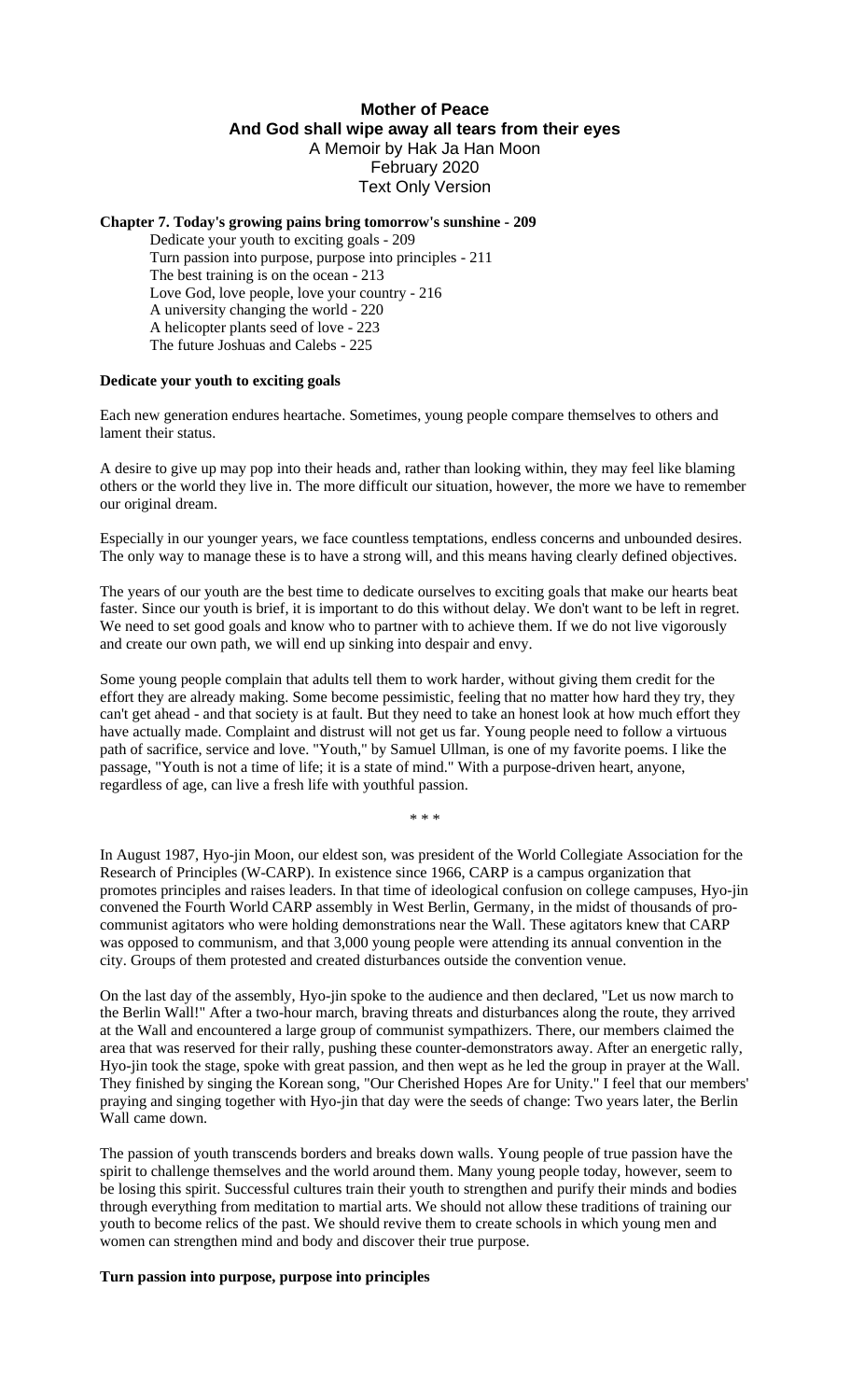As my husband and I traveled throughout Korea and the world, we were deeply saddened to see young people buried in a bleak reality, giving up on their dreams and wandering aimlessly without goals. We saw others who were setting lofty goals but could not accomplish them by themselves. Out of concern for this, in 1993, I went on a speaking tour to guide Korean students at more than 40 Korean universities. It was a long and challenging tour that took me to virtually all the universities in Korea. In several instances, students of differing religious or ideological persuasions opposed my coming and sought to turn me away at the gate. But I persevered and, in the end, I spoke at all the universities.

On this foundation, my husband and I created the Youth Federation for World Peace (YFWP) in Washington, DC, in July 1994, with representatives from 163 countries. People young and old, idealistic and full of energy, gathered with the heart of "Love for God, Love for People, and Love for One's Nation." Everyone felt strong resolve to realize true families and manifest good values in their lives.

After the inauguration, we headed out into the world with the ambition to set up branches in 160 nations within less than a year. The eager responses we got illustrated the burning aspirations of youth. One of YFWP's signature achievements was to bring together youth from North and South Korea in conferences on the principles of peace as first steps toward the unification of the Korean Peninsula.

YFWP's core messages and activities are now blossoming through organizations such as the recently founded International Association of Youth and Students for Peace (IAYSP), Young Clergy Leadership Conference (YCLC) and Youth and Young Adult Ministry (YAYAM). The Generation Peace Academy (GPA) reaches youth in their gap year between high school and college, as does the Special Task Force (STF). These are service and education programs taking place in the United States, Europe and Oceania. These streams flow into CARP, which is ever more active connecting students and professors on college campuses. The goals for all of these programs are to raise up exemplary, loving individuals and families that emphasize purity in love and service to others as an expression of their relationship with God.

Keeping one's mind and body healthy, strong and pure is a lifelong task, and its importance is greatest during our youth. When we are young, we stand at a crossroads. We have to decide whether to take the road that satisfies selfish desires or the road toward a great dream. As we begin the stage of life following childhood, we should be beautiful young men and women ready to launch ourselves into the world with the courage that comes from having great dreams.

#### **The best training is on the ocean**

A small stream ran behind my hometown, the village of Anju. Except in the middle of winter, when everything was frozen solid, the trickling sound of running water could always be heard. I became friends with that water and learned many truths from it. Water always flows from above to below. Water embraces everything; it changes its shape to fit whatever contours it meets. In addition, water has duality. It can be peaceful and romantic when still, but if it becomes angry, it can swallow everything in an instant.

That's why the sea can be frightening. I dearly love the sea, as God's deep will can be found within it. My husband also loved the water. Even during our busy schedules, we would find ways to visit a river or the sea. We didn't go solely to admire the scenic beauty or enjoy a leisurely fishing trip. We rode rough waves to tell the people of the world that humanity's future is found in the sea.

\* \* \*

In the United States, the waters off the coast of Gloucester, Massachusetts, are famous for tuna fishing. In the 1980s, for weeks on end, my husband and I would board the New Hope before dawn, go out into seas that even experienced sailors feared, and wrestle with tuna so huge they dwarfed the adults onboard. To catch a 1,000-pound tuna, I went far into the ocean, sometimes suffering all day long from the massive waves. Entrusting one's body to the deep blue ocean and riding its waves is self-mortification like no other.

My husband and I took great pains to offer sincere devotions at such times. Having found the road to the salvation of humankind and world peace, we have endured a severe lifestyle. During those times of difficulty, the sea would reward me with a clarity of purpose and the heart to embrace others. It gave me the energy I needed to continue on.

We often took young members with us to fish on the high seas in small Good-Go boats that my husband had a part in designing. We wanted to raise them to become leaders who could work anywhere. When we stayed in Kodiak, Alaska, young people from around the world came to receive our teaching. I did not lecture or preach to them. I only offered the advice, "Go out to sea. On the sea, you will discover what God wants to teach you."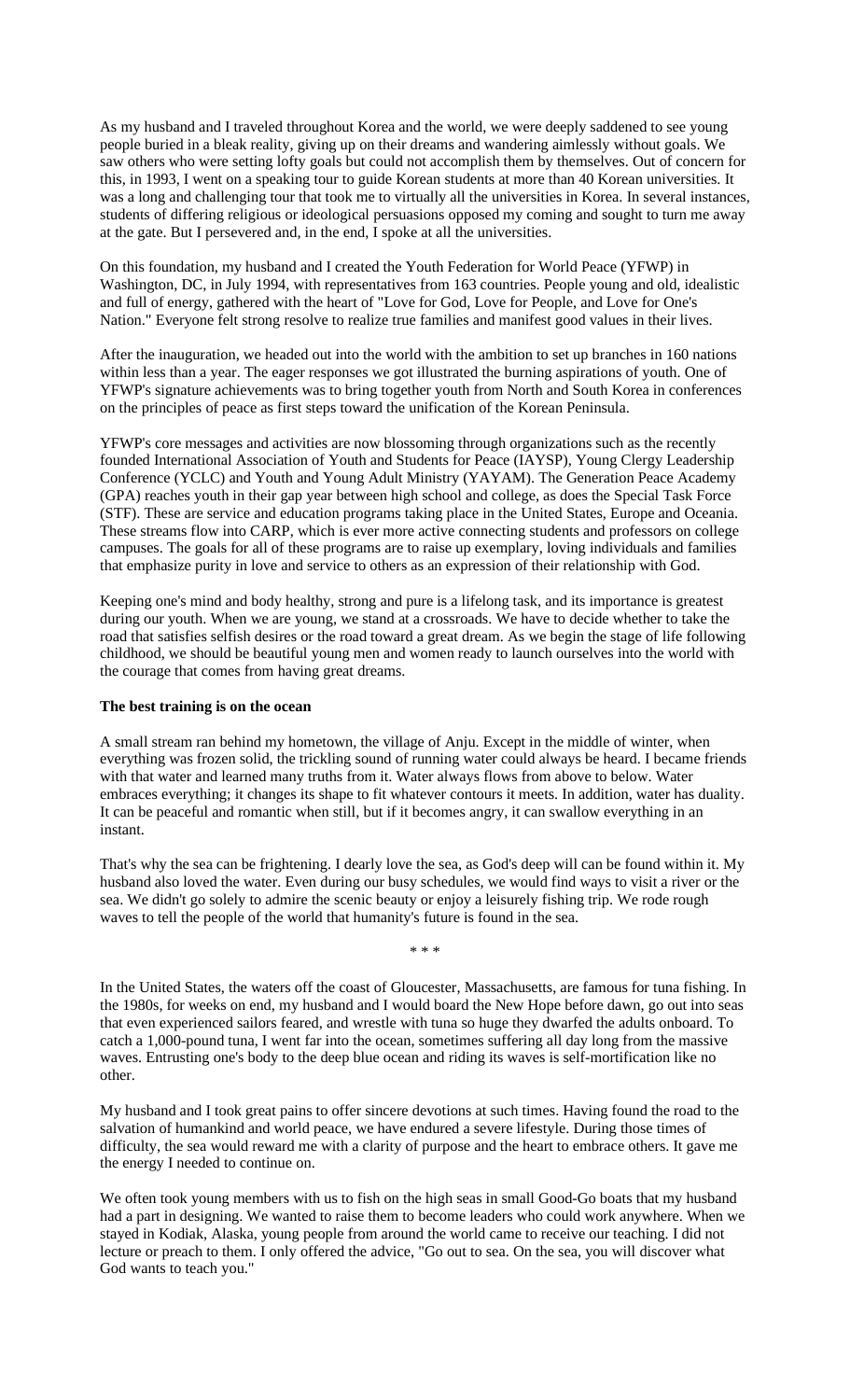A typical fishing day began with young people rising in the small hours of the morning, donning kneehigh rubber boots and sailing with us into the distant sea amid an icy wind. When we reached a point in the vast ocean with nothing but water in sight, we would begin the struggle to catch salmon or halibut. Halibut, a flatfish, live on their bellies deep on the ocean floor. I once hooked a halibut off Kodiak that weighed over 90 kilograms (200 pounds). Seeing such a large fish flapping wildly on the deck is unforgettable. It makes such a noise! The fish was so gigantic that if you held it upright, you could hide three women behind it.

When we got back to shore late that night, completely exhausted and as withered as green onion kimchi, I was still full of joy. On days like that, and even on days when I did not catch a single fish, I learned about perseverance, the laws of nature and overcoming the challenge of rough seas. I call this the Spirit of Alaska.

If young people want to think big, they should go out to sea. It's easy to follow a set path on land, but not at sea. In just a few hours, a sea that had been like a calm lake can turn into a roller-coaster ride on ferocious waves. Young people who train themselves on top of these waves can achieve great dreams.

\* \* \*

Besides Gloucester and Kodiak, we chose the Amazon and Paraguay Rivers of Latin America, Hawaii and Norfolk in the United States and Yeosu in Korea as the centers for the ocean providence. In addition to training young people, we invested in projects tied to the rivers and the oceans. One project in Uruguay was to create a high-protein powder from the abundant krill shrimp. When mixed with other nutritious foods, it can introduce valuable nutrients into people's diets in times of food shortage.

At the beginning of the year 2000, we wanted to create something beautiful in Yeosu, a small city on the southern coast of the Korean Peninsula known for its clear waters. In Soho-dong outside the main city, we built the Ocean Resort Hotel, where people from around the world can experience the beauty of land and ocean. We envision Yeosu advancing Korea's marine leisure industry. It can anchor an economic pipeline that connects to the continent. This in turn can support the development of a unified Korean Peninsula.

\* \* \*

There is a Western saying: "If you give a man a fish, you feed him for a day. But if you teach him to fish, you feed him for a lifetime." If you can fish, you will never go hungry. Africa has many rivers, lakes and oceans. Therefore, we need to teach its people how to fish and create fish farms. My husband and I have long been involved in projects like this.

The ocean is brilliant and pure. Our youth are also brilliant and pure. When the two meet, our future will change. Just as I have done, our youth should roll up their sleeves and bravely take on the ocean. The ocean is not only where one can cultivate a strong mind and body, but where we can create the future of humankind. It covers 70 percent of Earth's surface. Buried in its depths lie undiscovered treasures. Whoever pioneers the ocean will lead the world.

#### **Love for God, Love for People, and Love for One's Nation**

Born during the final years of the Japanese occupation of Korea, I grew up in an oppressed environment. After our country gained independence, oppression continued at the hands of the communist regime. And yet, my family steadfastly attended God, and at the risk of our lives, we traveled south into South Korea in search of freedom. When the Korean War broke out, I moved as a refugee from school to school, from Seoul to Daegu, Jeju, Chuncheon and back to Seoul. This imprinted upon me a great appreciation of education.

Despite the postwar chaos, I graduated from Seongjeong Girls' Middle School in Seoul. I cannot forget that school, my alma mater and cradle of my life. The school you attend during your teenage years can be a significant influence on your future. When I visited the school 30 years after graduating, its name had changed to Sunjung, but some of my teachers were still there. They remembered me and, of course, I had not forgotten them. We were overjoyed to see one another and talked for a long time about those difficult days in the past.

This school is now affiliated with our Sunhak Educational Foundation. Applying our philosophy, it has become an exemplary educational institution. Our foundation includes three other specialized schools. Kyong Bok Elementary School, which opened in 1965, has a proud history and tradition. Sunjung Middle and High School produces competent young people by offering character education based on heart, in addition to excellent academics. These schools have international student bodies living and studying together with the aim of becoming global leaders. Another school, Sunjung International Tourism High School, prepares leaders for the hospitality industry. At that school, every year on National Teachers' Day, we invite teachers who have defected from North Korea to attend our Teachers' Day Event, in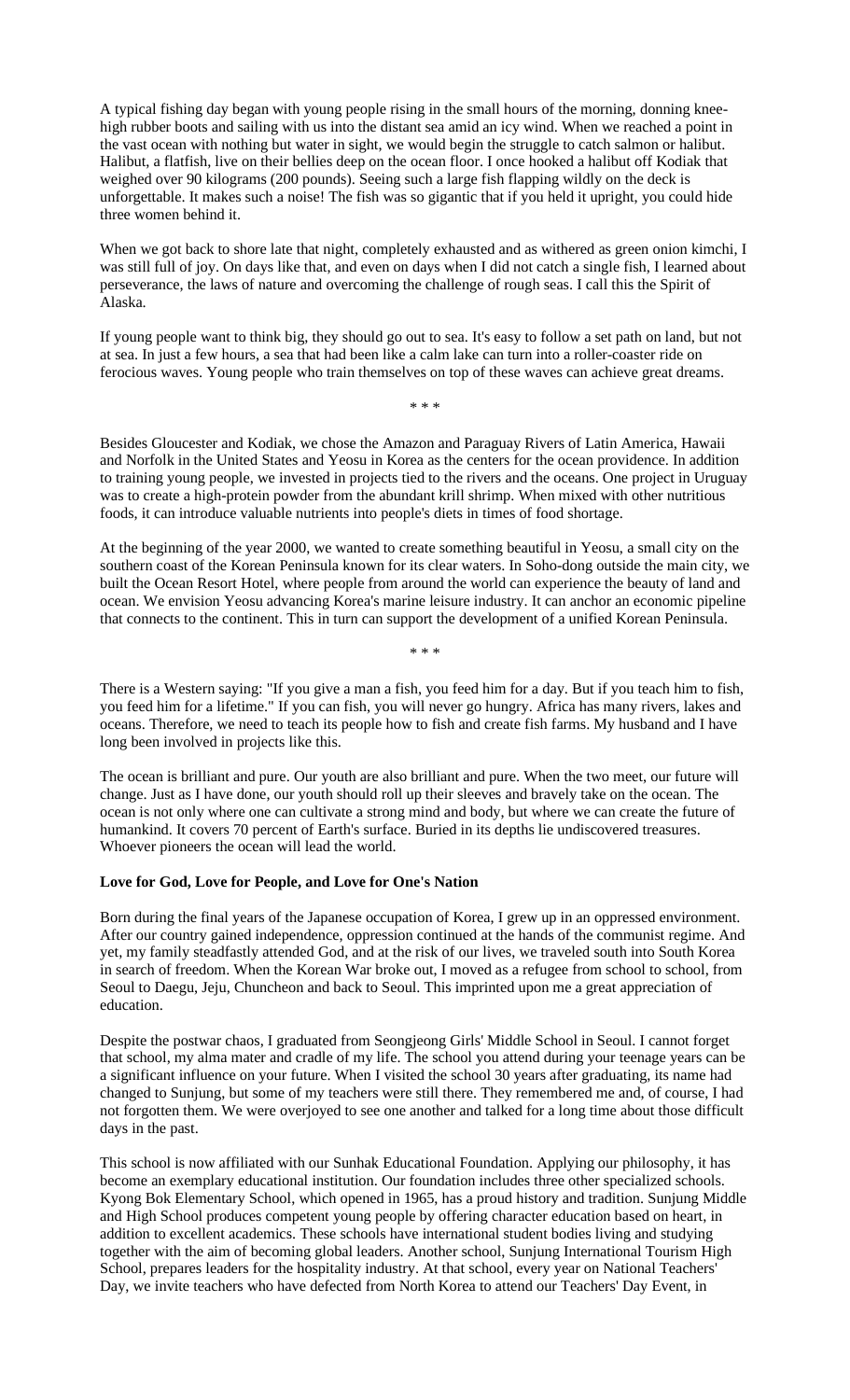preparation for the day when the two Koreas will be reunited.

The first school we established independently was the Little Angels Arts School in 1974. As I have recounted, my husband and I went through many difficulties to form and finance the Little Angels of Korea in 1962, which we created to present Korea's beautiful traditional culture to the world. Their training site in an abandoned warehouse evolved into the Little Angels Arts School in 1974 and is now the Sunhwa Arts Middle and High School. These schools have produced internationally renowned vocalists and ballerinas. When you leave the school through the main gate, you see a sign engraved with the words, "Gateway to the World."

CheongShim International Academy, overlooking Chung Pyung Lake, is another international middle and high school. We invested a great deal of time and effort into building this world-class preparatory school for global leaders. Starting with its first graduating class in 2009, graduates have entered leading universities, including top-ranking universities in Korea, the Ivy League in the United States and prestigious universities in Japan. The day is approaching when CheongShim graduates will play active roles on the world stage. When that day arrives, Korea will shine as a leader in the field of education.

Our network also includes other schools, from kindergartens to the postgraduate level, in Korea and on all six continents. In the United States, there are middle schools in Maryland, Connecticut and California, a high school in Connecticut, a theological seminary in New York, and a university that teaches Oriental medicine in Las Vegas, Nevada. In Asia and Africa, including Nepal, Myanmar, Mozambique and Rwanda, we have established schools according to the needs of the communities, including technical vocational schools. All our schools inspire their students to devote themselves to the world according to the founding philosophy of "Love for God, Love for People, and Love for One's Nation."

We must improve the results of education. Fully mature individuals do not emerge on their own, nor are they produced by obsessing over grades. We must guide young people to acquire knowledge and wisdom on the foundation of physical fitness and good character. We need to understand that God is the original substance of love and truth and the original form of character, and we need to live by following His will. To this end, beginning with the work of our International Education Foundation in Russia, I have overseen the development and dissemination of character education textbooks that will help cultivate morally sound teenagers and young adults throughout the world. To love people is to practice "living for the sake of others" and foster a spirit of harmony and public service. To love your nation means to cultivate your God-given talents, love your homeland and build God's kingdom. We all are responsible to raise the next generation of truly good and talented men and women.

### **A university changing the world**

November 3, 1989 is an unforgettable day for me. I had traveled with my family to attend the longawaited accreditation ceremony at Sunghwa University in Cheonan, about an hour south of Seoul. During the ceremony, I received a call from Seoul. "Your mother is in critical condition. She will return to God's bosom soon."

As soon as the ceremony ended, I rushed back to Seoul to be with my family at my mother's bedside. My mother Hong Soon-ae was gradually losing consciousness. Everyone was singing holy songs.

My mother had been extremely happy when the degree programs at Sunghwa University gained government accreditation, and she had remained conscious until the day of the accreditation ceremony. As I put my arms around her, she opened her eyes for a brief moment, stared at me quietly and then gently closed them. That was our last farewell in this life.

To honor my mother's ascension, one distant relative who came to pay respects was a former president of Korea University, Dr. Hong Il-sik. Since the 1970s, he had wanted to create a Chinese-Korean dictionary, but no one in the government sector or at any university would provide the needed support. When my husband and I learned of his vision, we were inspired and offered support. It was only later, as the relationship between Korea and China developed, that Korea recognized the value of his work. I was pleased when, at a later date, Dr. Hong accepted my invitation to chair the Sunhak Peace Prize Committee.

\* \* \*

Sunghwa University's roots go back to 1972. We set its foundation when we opened the Unification Theological Seminary at the Guri Joongang Training Center in Gyeonggi-do. It was more than 20 years later, in 1994, that Sunghwa University went international, with a new name, Sun Moon University. Its motto, "Sun Moon is recreating heaven and earth," reflects the university's belief that, through Godcentered education, people can impact the world.

My husband and I always supported the advancement of learning as an intrinsic good. There were times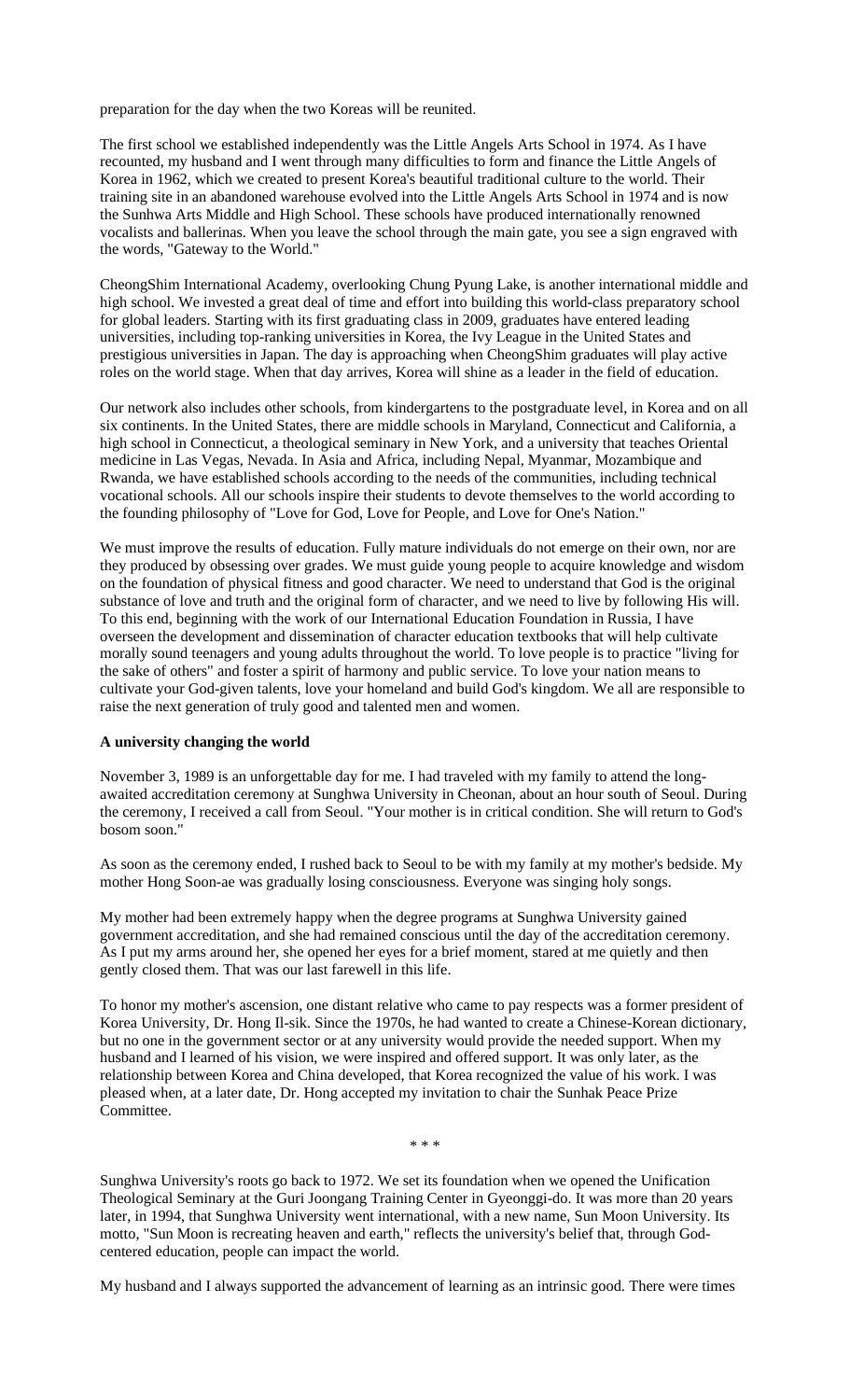when we faced difficulties due to misconceptions that the Unification Church had objectives that would compromise the school's academic integrity. But our goal simply was to provide the highest quality education possible. We frequently invited celebrated scholars in all fields to deliver lectures. Sometimes we would spend tens of thousands of dollars for just an hour of expert training for our students. Father Moon respected the professors, although he really disliked it if they neglected the personal teacherstudent dynamic in their classes. He emphasized that a professor's students, not his or her academic colleagues or the school's administration, are the proper ones to evaluate a professor's performance.

Sun Moon University has gradually built an outstanding student body that, in terms of nationality, is the most diverse of all Korean universities. Recently, it received the highest ratings in several evaluations, and has been awarded several government-sponsored research projects. It is a tradition-oriented institution of higher learning with significant influence.

Just as a tree with deep roots grows well, universities develop best when they stand on solid principles and academic research. Sun Moon University sets high standards for its professors, and the lights in their offices are often on deep into the night as they interact with fellow scholars around the world. It is not uncommon for online conferences to continue until dawn.

Sun Moon University is an outward-looking institution with carefully designed and wide-ranging curricula. Its purpose is not for Korea alone; it is for the world. Our aim is to instill people with a global perspective, enabling them to meet the ever-evolving needs of businesses and society. I would like to develop Sun Moon University into the world's foremost institution of higher education, so that young graduates can tell the world with confidence, "I graduated from Sun Moon University." These young people will serve as global leaders.

Its theology department, in particular, will cultivate its students to become teachers who can in turn train leaders around the world. Studying God's word is as important as graduating from a good university, finding a good job and supporting one's family and community. We need to understand there is an eternal world in heaven. Diamonds sparkle wherever they are. The new generation are like diamonds that will shine brilliantly wherever they may go.

Today our movement has schools around the world, from kindergartens to graduate schools. One is the Unification Theological Seminary, established in 1975 with an interreligious faculty - Catholic, Protestant, Greek Orthodox, Jewish and Confucian, as well as Unificationist. Under the leadership of Dr. David S. C. Kim and Dr. Young Oon Kim, its Barrytown campus served as the base for the New Ecumenical Research Association (New ERA), and gave rise to the Interdenominational Conferences for Clergy, the Youth Seminar on World Religions, and the Assembly of the World's Religions. Today UTS is going strong at its mid-Manhattan campus.

The purpose of all these schools is to ensure that increasing numbers of talented young people who know God's heart have access to education to support their commitment to creating a peaceful world. Parents should be passionate and work hard so that our blessed children can grow up pure and beautiful under God's will. Our true hope is to raise our children not just as sons and daughters of our own families but as the proud sons and daughters of God.

## **A helicopter plants seeds of love**

The movie, The Shawshank Redemption, made a deep impression on me. The main character is a man who is unjustly imprisoned, endures prison life for many years and finally escapes in search of freedom. Father Moon was unjustly imprisoned six times, and that similarity with the main character made this film move my heart. At the very end of the movie, the liberated prisoner writes in a letter: "Hope is a good thing, maybe the best of things, and no good thing ever dies."

Hope, love, friendship and beauty are unchanging, no matter how much time passes, and their value is eternal. Love awakens hope and courage in the most hopeless of circumstances. Today many people have lost their moral direction, and we lament the dominance of materialism. The only way to heal this pain is by living lives of true love for the sake of others, not thinking about oneself.

I open my eyes at daybreak and begin each day with prayer and meditation. I think very carefully about what I will do for whom, and then I act on that. Religious teachings and political and social reforms are important, but we cannot create a happy world through these alone. True love is giving a pair of socks with your whole heart to your neighbor who is shivering from the cold. Sometimes it is sacrificing completely for an utter stranger whom you may never see again. True love is giving and forgetting that you gave.

Today the Unification Church is recognized as a worldwide religion, but into the 1970s, we didn't even have a decent church building. My husband and I used all the money that church members donated for the sake of society and the world. When missionaries went overseas, they left with just a suitcase. They had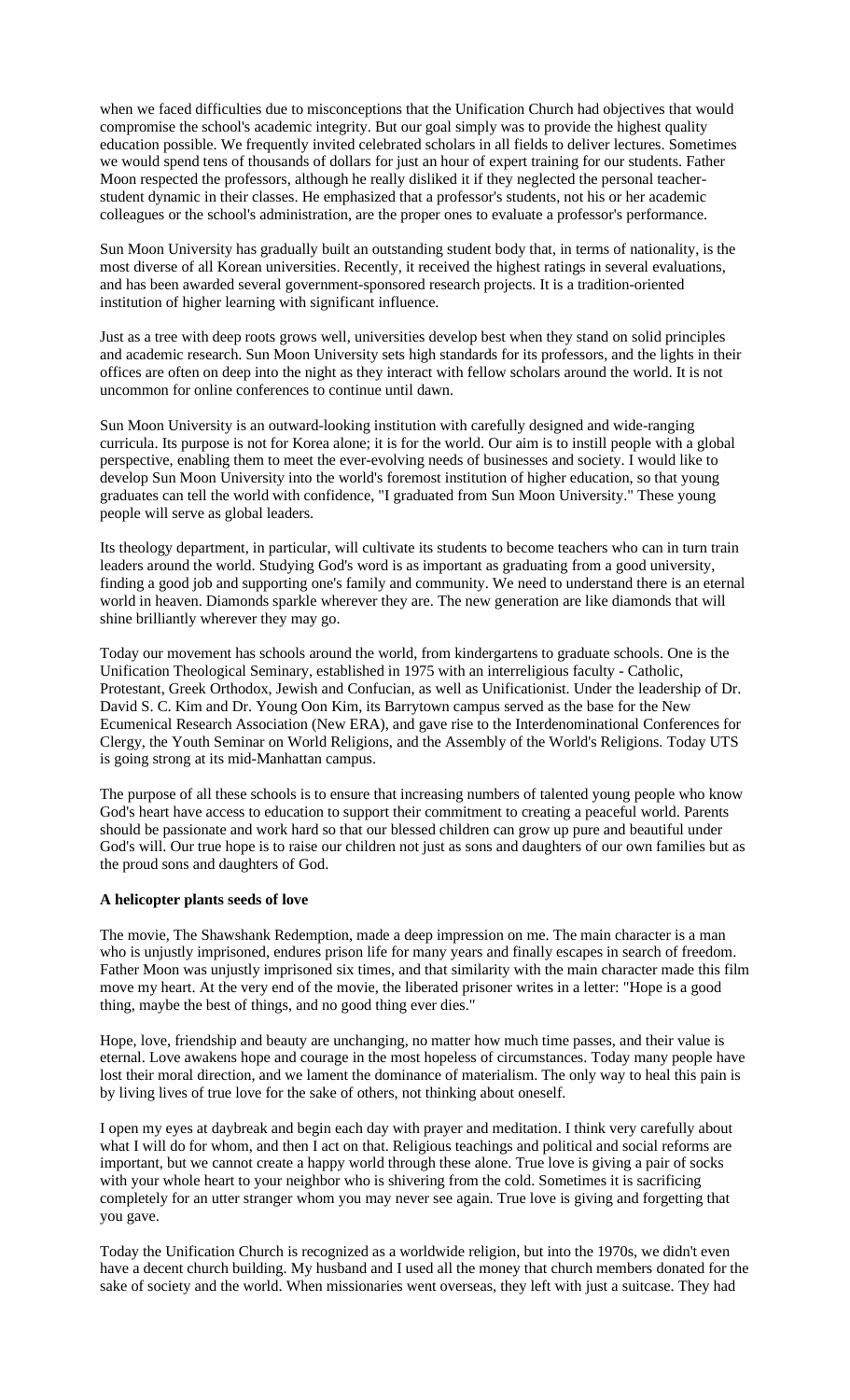to find work on their own and use the money they made to run their own centers. They dedicated the donations that came in to establish schools and medical clinics, and to fund voluntary service. We have practiced this ethic of sacrificial service for the past 60 years.

In Korean, aewon means "a garden of love." In 1994, Father Moon and I established a service organization, the Aewon Bank, to enable all people to share love in Korea. It is not a literal bank; it brings people together to offer voluntary services, everything from the provision of free meals, to concerts for charity, to international aid.

In order to expand this further, I established the Wonmo Pyeongae Scholarship Foundation. This actually was the first major action I took after my husband passed away. Monetary offerings of condolence flooded in from all over the world, and I saved all of it as seed money for this purpose. I also sold the helicopter we had used for our mission work and added that money to those funds. It all went into an endowment, out of which we have been able to give \$10 million in scholarships to help educate talented people for the future. Excellent students from all over the world, including Korea, Japan, Southeast Asia, Africa, Europe and America, are benefiting from this scholarship. Of course, I heard some people buzzing about that. "I heard that Mother Moon is selling the helicopter she and Father Moon used together!" one would say, and another would respond, "It's such a historic artifact; shouldn't it be in a museum?" While I respect expressions of regret over the sale of the helicopter, and completely understand the sentiments, I made the decision. It is for the sake of our future leadership. While it is important to honor the past, it is more important to teach God's word and raise future generations of faithful leaders.

The truth that education shapes young people, and that young people shape the future, will never change. To ensure a bright future, it is absolutely necessary to raise up youth of talent, wisdom and virtue. Wonmo is made up of the Chinese characters won  $(\Box)$  meaning "round" and mo  $(\Box)$  meaning "mother." In the family, it is the mother who embraces each family member with love, despite their different personalities, and guides the family towards harmony. Pyeongae (平愛) means to take care of the less fortunate so all can stand on an equal plane in a cosmos of true love. I set the foundation for such education to endure beyond the generations. When children play with a spinning top, it is hard for them at first, but once it starts spinning, they can keep it spinning with minimal effort. A scholarship endowment is the same. It is difficult to establish, but once it is up and running, it is not too difficult to keep going. Education takes time. We need to erect a wall to block the wind and watch our offspring 24 hours a day so they can grow into beautiful and moral adults. It takes nine months in a mother's womb to create a life. Even after such a period of preparation, a baby cannot walk overnight. Children need to go through a period of growth.

I forget myself when doing this kind of work. When I put others first, I feel I am living a life of true goodness. If we devote ourselves to the people around us with the heart that nothing we give for God's purposes will go to waste, we will find true happiness. When we are not fixated on our personal happiness, God will come to us.

# **The future Joshuas and Calebs**

To raise future leaders, in 2015 I founded Global Top Gun Youth (GTGY), which teaches enthusiastic young people from all over the world how to contribute to world peace and the salvation of humankind by living for the sake of others. Among biblical figures, I point GTGY students to Joshua and Caleb, who attended Moses in the wilderness. Throughout their lives, Joshua and Caleb remained loyal to Heaven, and they led the chosen people into Canaan. Caleb completely united with Joshua, and devoted himself to the cause of the nation and its people. I am raising outstanding young men and women through Global Top Gun Youth to be like Joshua and Caleb and lead the world into the Promised Land.

Almost 1,500 years ago in Korea, the Silla Dynasty raised their young leaders through a training program called Hwarang-do, which means, "flowering youth." These young leaders were known for their allegiance to the kingdom and determination to overcome obstacles. Hwarang-do took youth from the elite of society and trained them in martial arts, meditation in nature, and methods of resolving conflict between social classes. They were known for never retreating in war and for choosing an honorable death over being taken prisoner.

Young people who are to lead in the future must focus their minds, do well in their studies, and lead lives of sincere faith. Armed with wisdom and practical experience, they can build upon and surpass their parents' filial heart for Heaven. This is why I am intentionally guiding future leaders for the establishment of God's kingdom of Cheon Il Guk under the name Hyojeong-rang (youth of filial heart) - it is my hope that they will surpass the Hwarang of old in their devotion to Heaven.

\* \* \*

In February 2017, at an assembly at the HJ International Cultural Foundation in Gapyeong county, east of Seoul, we inaugurated YFWP's successor, the International Association of Youth and Students for Peace